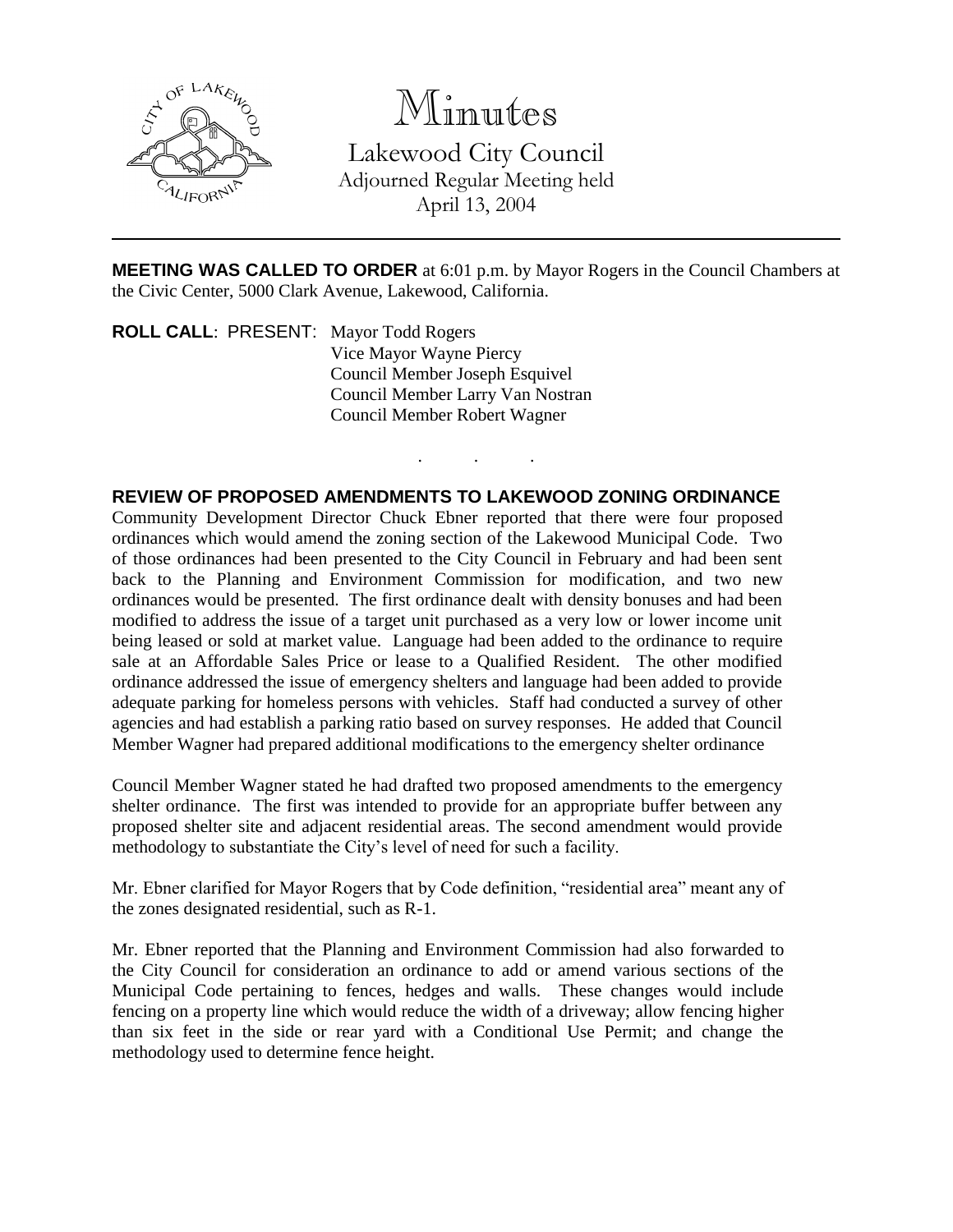City Council Minutes April 13, 2004 Page 2

**PROPOSED AMENDMENTS TO LAKEWOOD ZONING ORDINANCE** - Continued Responding to a question from Council Member Van Nostran, Mr. Ebner stated that the new proposed maximum fence height of 7'6" was based on 11 rows of 8" blocks.

Mr. Ebner noted that fence extensions up to 7'6" would still require approval by the Development Review Board and that any fence of 6' would require a building permit. He also noted that for any block wall over 42" in height, a building permit was required.

Council Member Van Nostran determined from Mr. Ebner that when measuring the height of a fence, if the elevations of each side were different, the lowest elevation would be used.

City Attorney John S. Todd responded to a question from Council Member Wagner by stating that the addition of the wording "on either side" to Section 9384.A of the ordinance would be considered a minor change that would not require review by the Planning and Environment Commission prior to introduction of the ordinance, but that the Council could seek review by the Commission between introduction and adoption.

Vice Mayor Piercy questioned how existing, non-conforming fences along driveways would be handled. Mr. Ebner responded by stating that existing fences would be grandfathered and that there would be no special effort by staff to identify specific locations.

Mr. Ebner reported that the final ordinance forwarded to the City Council by the Planning and Environment Commission dealt with canopies. He displayed slides showing current uses which included canopies used as carports and patio covers. He stated that not only were many of the current uses in the front or side yards unsightly, but their placement next to house and garage structures was dangerous as the materials used in the canopy construction were not fire-retardant and thus posed a fire hazard to adjacent structures. The structures would still be allowed in the rear yard area, but would be required to meet current set back requirements.

Responding to a question from Mayor Rogers, Mr. Ebner stated that there was no provision which would limit the height of the structure when located in the rear yard area.

The City Attorney advised that the non-conforming use section of the Municipal Code could be amended to provide a specific time for removal of canopies.

Council Member Wagner stated that the fire hazard aspect gave some urgency to the matter of removal of these structures. The City Attorney responded by advising that a 90-day removal period, during which a public awareness campaign would be implemented, would not be inappropriate in this instance.

. . .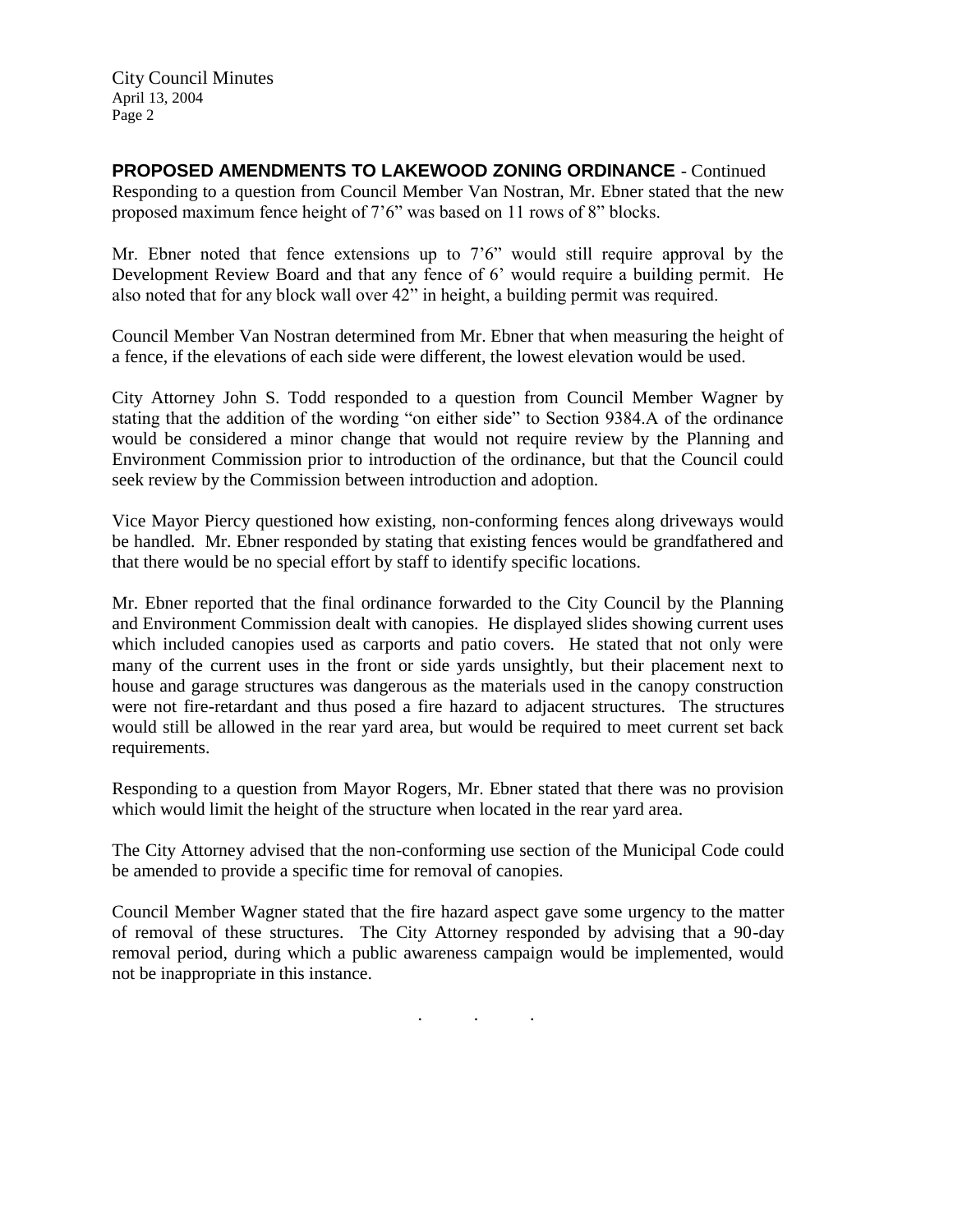City Council Minutes April 13, 2004 Page 3

# **FOUNDATION GRANT APPLICATION RECOMMENDATION**

Council Member Van Nostran stated that the 50th Anniversary Committee had been tasked to find a way to memorialize the Legends of Lakewood in a Hall of Fame structure adjacent to the existing stream in front of the Centre. The Committee had reviewed proposals from three artists and was prepared to make a recommendation.

Community Relations Manager Sheryl Musicant-Stewart introduced Lesley Elwood of Elwood and Associates, who had been selected to guide the City in its selection of an artist.

Lesley Elwood stated that of the three presentations made by Southern California artists, the Committee had been most impressed by the work of Cheri Gaulke. She displayed renderings and sample materials for the proposed project, which she characterized as not only telling the history of Lakewood in a unique way, but in a manner compatible with the current layout of the civic center. She noted that although the artist's work would be copyrighted, the City would still have the use of images for non-commercial purposes.

Responding to a question from Vice Mayor Piercy, Ms. Elwood stated that when the City was ready to add additional names, further input from the artist would not be required, the City could have the work done directly by a fabricator. She noted that there was more than one fabricator locally qualified to do this type of work.

Ms. Musicant-Stewart advised that all wording and any photos used in the project would be brought back to the City Council for approval, and that at this time, approval was sought for the concept only.

In response to a question from Mayor Rogers, Ms. Elwood stated that public, outdoor art of this type generally had a lifespan of about twenty years and that the City would be responsible for the maintenance of the structures.

Vice Mayor Piercy inquired about adding more names to the structures as the Legends of Lakewood Hall of Fame grew. Ms. Elwood stated that the long-term plan would provide for the addition of five more names every five- to ten years and that the artist would provide a map for future plaque placement.

Assistant City Manager Michael Stover reported that staff had received an acknowledgement that day that \$95,000 would be granted subject to the submittal of a full application detailing the project by May 14th. He concluded by stating it was the recommendation of the 50th Anniversary Ad Hoc Committee that the City Council endorse the selection of Cheri Gaulke as the artist for the Legends of Lakewood Hall of Fame public art project and authorize the artist's proposal and qualifications to be incorporated into the City's application to the S. Mark Taper Foundation, authorize the Mayor to execute the grant application request, and execute an agreement with the S. Mark Taper Foundation for the funding.

COUNCIL MEMBER VAN NOSTRAN MOVED AND VICE MAYOR PIERCY SECONDED TO APPROVE THE RECOMMENDATIONS OF THE AD HOC COMMITTEE.